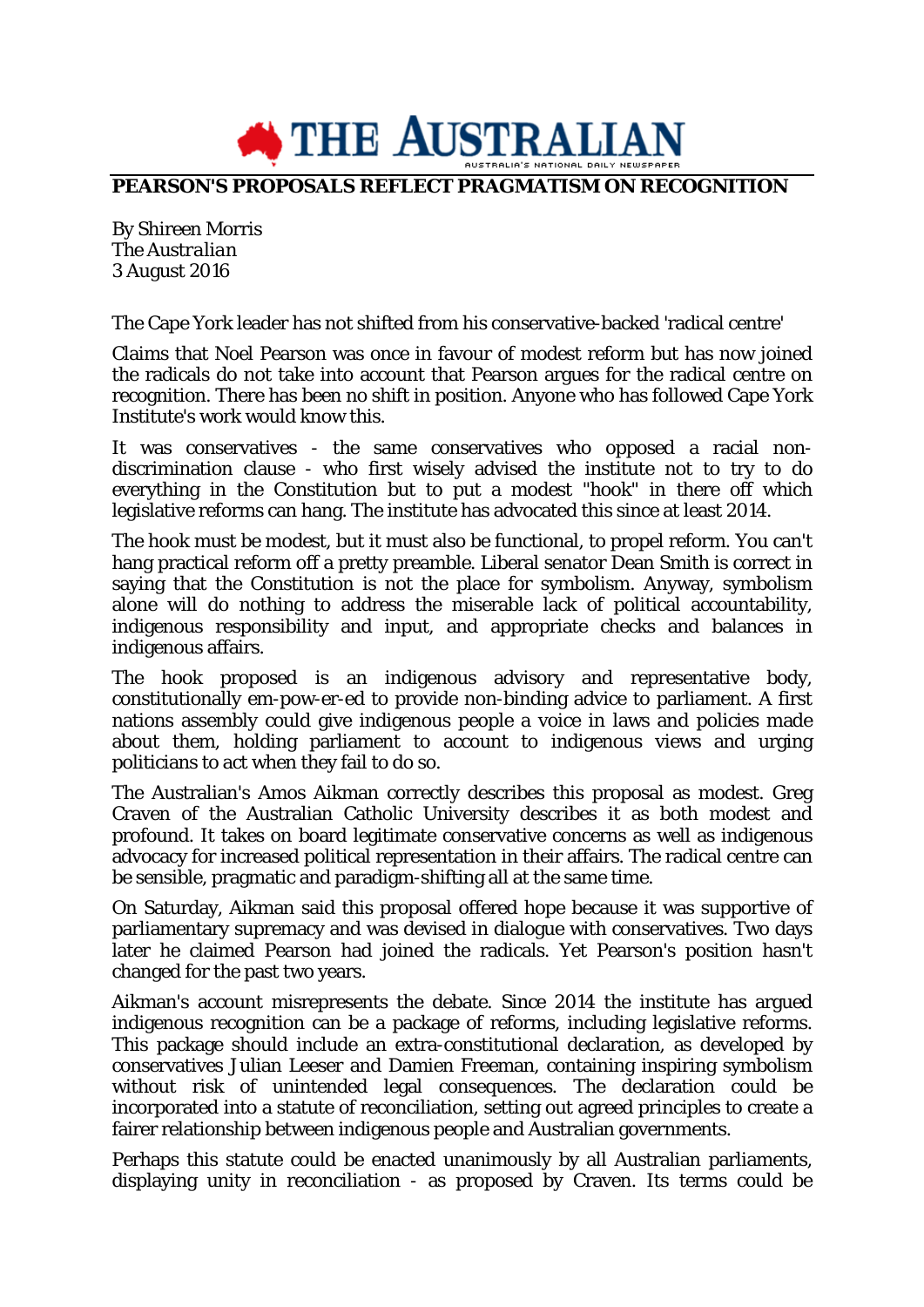negotiated by governments with the indigenous body. Like any legislation, this obviously would be subject to political will. But the day Australian parliaments enacted this statute would be a solemn and special day, a day of settlement.

At last year's Port Douglas native title conference, Pearson laid out further legislative elements of the proposed package, including mechanisms for ongoing agreementmaking supervised by a truth and reconciliation or settlements commission. The same kind of agreement-making largely already exists under native title structures (see for example the historic Noongar agreement). But an added emphasis on truth and reconciliation could enable greater practical benefit and healing.

Last weekend Pearson and the Yunupingu brothers talked again of the need for a settlement. The word encapsulates what we are trying to achieve through constitutional recognition. In June, The Australian's columnist Chris Kenny wrote that recognition needs to "provide some sort of institutional end point". It can't just be symbolism because, as Kenny noted, "the public will be unlikely to engage it and support change if they know it resolves little". Grappling with apparent tensions between treaty and constitutional recognition, Kenny asked: "Would it not be better to consider the totality of the debate at once?" Kenny's point is well made. A package of constitutional, institutional and legislative reforms should aim to address the totality of this debate. The right package could be a settlement of the unfinished business that remains a legacy of the way in which this nation was founded. The Yolngu word makarrata means coming together after a struggle. It is an elegant summation of the task at hand - which is why Pearson supported Galarrwuy Yunupingu's revival of its use. A Makarrata Declaration and Act would be fitting titles for the declaration and statute envisioned by conservatives. Makarrata reinjects an ancient Yolngu concept into the discourse and conceptually bridges the gulf between treaty and constitutional recognition.

Yunupingu and Pearson were right to draw the debate to this higher plane, for the task at hand requires not only a reconciliation between peoples and politics but a reconciliation of concepts.

The perceived dichotomy between constitutional recognition and a treaty mostly melts away when you look at the reforms being discussed. Both conversations call for an indigenous representative body. Both raise ongoing agreement-making. Both advocate recognition of language and culture. Both conversations at their core are about reforming this perennially flawed relationship.

Pearson, like many indigenous leaders, is seeking a pathway to consensus. Dismissing his proposals as radical is misguided and premature. The ideas need to be discussed in upcoming indigenous dialogues. They will also ultim-ately require agreement from government and the people.

The making of peace, the reaching of a settlement, requires agreement from all sides. This is the great thing about agreements: they don't exist unless the parties negotiate and agree. If the proposals are too far-fetched, agreement will not be reached. Governments will not sign up and no reform will be achieved. Settlements are about compromise. No one understands this better than Pearson.

These reforms are not new. Pearson was not shifting position. He was synthesising conversations and concepts that have been discussed over decades. He was bringing longstanding indigenous aspirations for a settlement together with the high compromise package he has explored with conservatives.

Pearson was painting a picture of an exciting but achievable package of reforms: